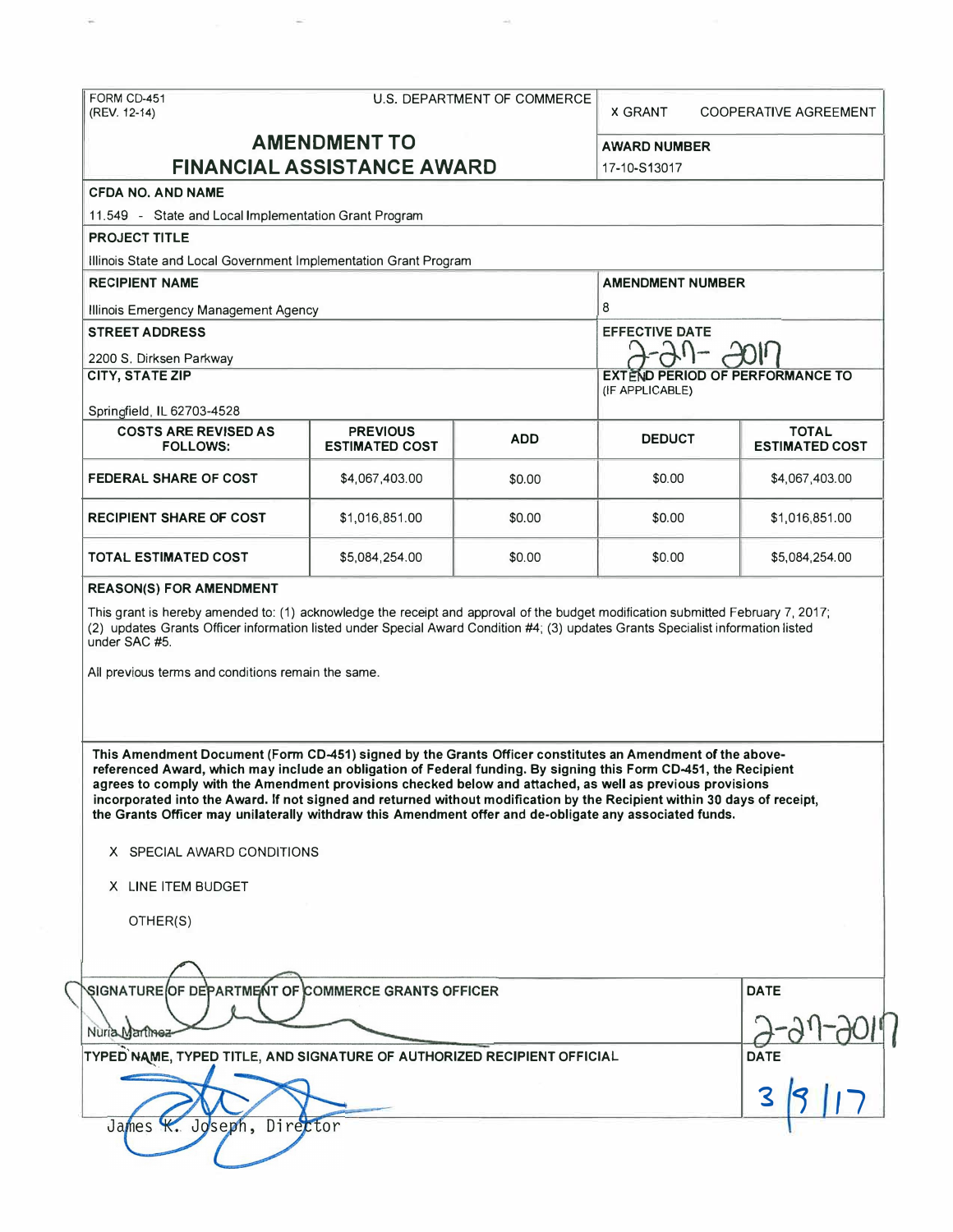Award Number: 17-10-S13017, Amendment Number 8 Federal Program Officer: Carolyn Dunn Requisition Number: 813017 Employer Identification Number: 73-1641239 Dun & Bradstreet No: 807648811 Recipient ID: 1778716 Requestor ID: 1778716

 $\omega_{\rm c}$ 

# **Award ACCS Information**

 $\omega$ 

| <b>Bureau</b> |      | $\vert$ Code $\vert$ FCFY Project-Task | Org Code               | <b>Obi Class</b> | <b>Obligation Amount</b> |
|---------------|------|----------------------------------------|------------------------|------------------|--------------------------|
|               | 2013 | 8150000-000                            | 11-00-0000-00-00-00-00 | 41-19-00-00      | \$0.00                   |

 $\mathcal{L}(\mathcal{L})$ 

# **Award Contact Information**

| <b>Contact Name</b> | <b>Contact Type</b> | Email                      | <b>Phone</b> |
|---------------------|---------------------|----------------------------|--------------|
| Mr. James K Joseph  | Administrative      | IEMA.Director@illinois.gov | 217-557-6225 |
| Robert P Evans      | Technical           | bob.p.evans@illinois.gov   | 2175574788   |

# **NIST Grants Officer:**

Nuria Martinez 100 Bureau Drive, MS 1650 Gaithersburg, MD 20899-1650 (301) 975-6215

# **NIST Grants Specialist:**

Samantha Wigglesworth 100 Bureau Drive, MS 1650 Gaithersburg, MD 20899-1650 (301) 975-4166

 $\frac{1}{2}$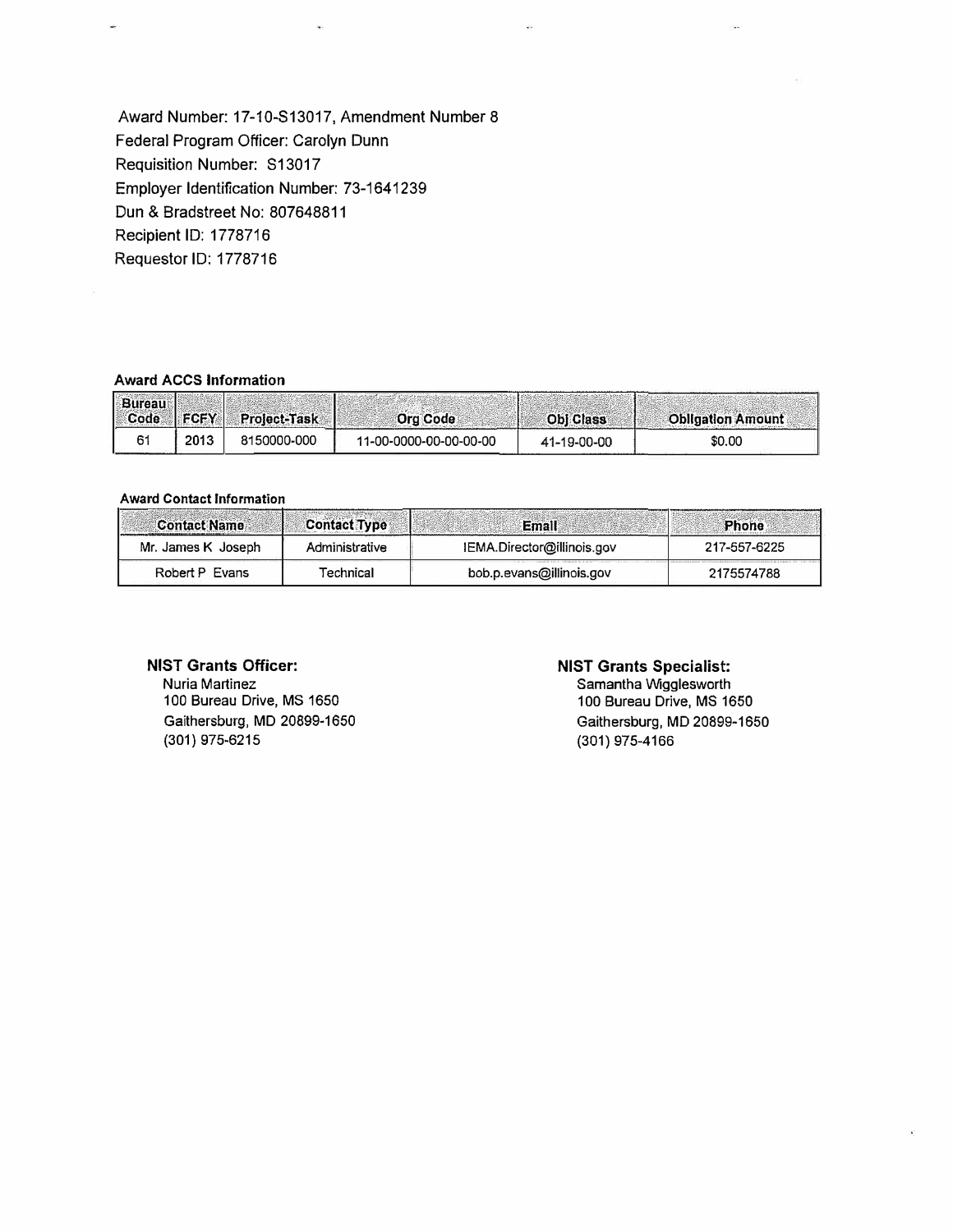Grant Award Number: 17-10-S13017 Recipient Organization: Illinois Emergency Management Agency Amendment No. 08

# **National Institute of Standards and Technology State and Local Implementation Grant Program Special Award Conditions**

*:* 

#### **4. The Grants Officer's name, address, and telephone number are:**

Nuria Martinez National Institute of Standards and Technology 100 Bureau Drive, Mail Stop 1650 Gaithersburg, MD 20899-1650 Telephone: 301-975-6215 Email: nuria.martinez@nist.gov

#### **5. The Grant Specialist's name, address, and telephone number are:**

Samantha Wigglesworth National Institute of Standards and Technology 100 Bureau Drive, Mail Stop 1650 Gaithersburg, MD 20899-1650 Telephone: 301-975-4166 Email: samantha.wigglesworth@nist.gov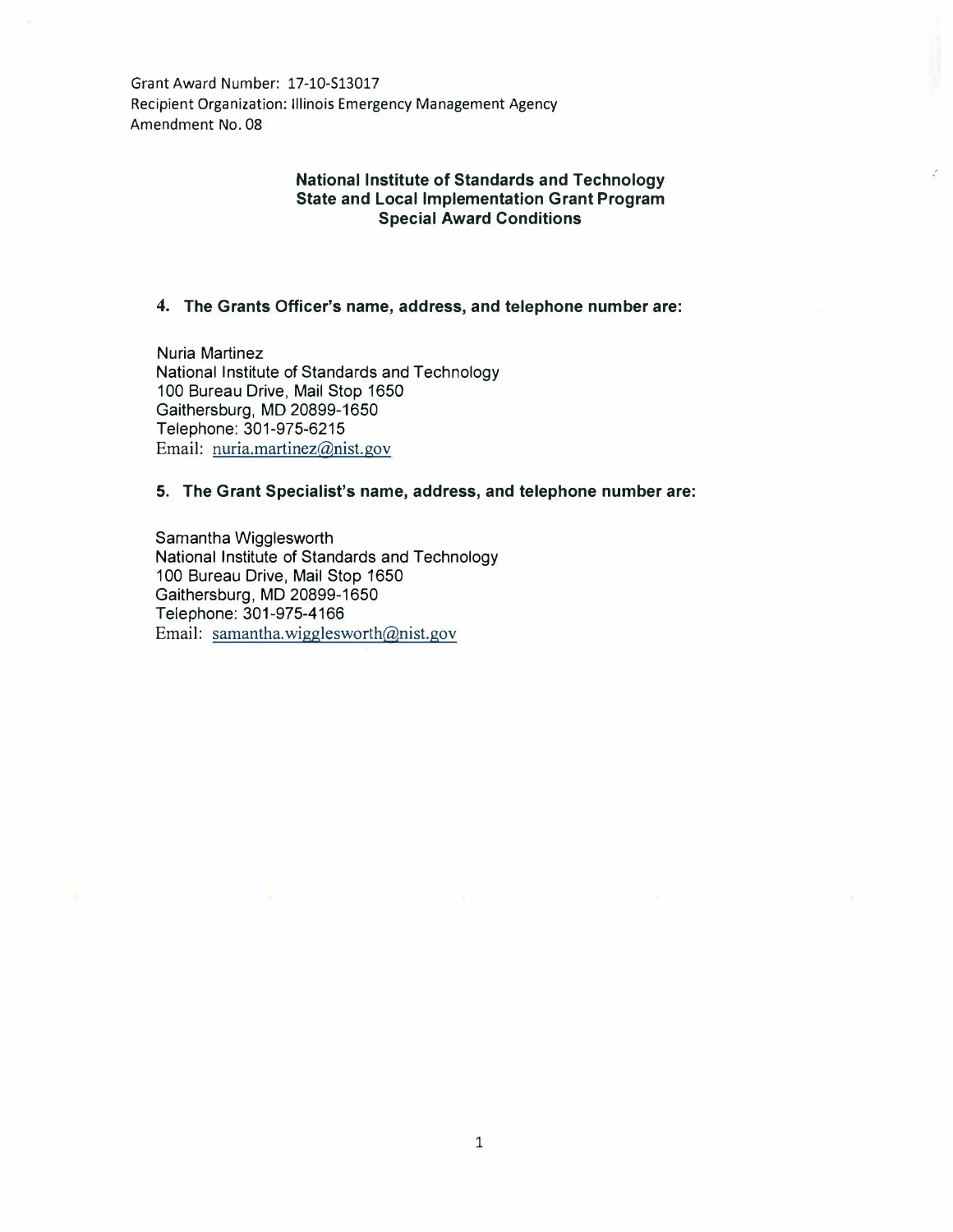| <b>Estimated Unobligated Funds</b>                                                                                                             |                                           | New or Revised Budget                   |                                                                                                                                                                                                                          |                                                                                                                                                                                 |  |  |
|------------------------------------------------------------------------------------------------------------------------------------------------|-------------------------------------------|-----------------------------------------|--------------------------------------------------------------------------------------------------------------------------------------------------------------------------------------------------------------------------|---------------------------------------------------------------------------------------------------------------------------------------------------------------------------------|--|--|
| Federal                                                                                                                                        | Non-Federal                               | Federal                                 | Non-Federal                                                                                                                                                                                                              | Total<br>$\langle g \rangle$                                                                                                                                                    |  |  |
|                                                                                                                                                | l\$                                       | l\$                                     | \$                                                                                                                                                                                                                       | 5,084,254.00                                                                                                                                                                    |  |  |
|                                                                                                                                                |                                           |                                         |                                                                                                                                                                                                                          | 0.00                                                                                                                                                                            |  |  |
|                                                                                                                                                |                                           |                                         |                                                                                                                                                                                                                          | 0.00                                                                                                                                                                            |  |  |
|                                                                                                                                                |                                           |                                         |                                                                                                                                                                                                                          | 0.00                                                                                                                                                                            |  |  |
|                                                                                                                                                | \$                                        |                                         | \$                                                                                                                                                                                                                       | 5,084,254.00                                                                                                                                                                    |  |  |
|                                                                                                                                                |                                           |                                         |                                                                                                                                                                                                                          |                                                                                                                                                                                 |  |  |
|                                                                                                                                                |                                           |                                         | Total                                                                                                                                                                                                                    |                                                                                                                                                                                 |  |  |
|                                                                                                                                                |                                           |                                         |                                                                                                                                                                                                                          | $\{5\}$                                                                                                                                                                         |  |  |
|                                                                                                                                                |                                           |                                         |                                                                                                                                                                                                                          | ls<br>257,797.00                                                                                                                                                                |  |  |
|                                                                                                                                                |                                           |                                         |                                                                                                                                                                                                                          | 228,142.99                                                                                                                                                                      |  |  |
|                                                                                                                                                |                                           |                                         | 250,000.00                                                                                                                                                                                                               | 264,560.00                                                                                                                                                                      |  |  |
|                                                                                                                                                |                                           |                                         |                                                                                                                                                                                                                          | 0.00                                                                                                                                                                            |  |  |
|                                                                                                                                                |                                           |                                         |                                                                                                                                                                                                                          | 0.00                                                                                                                                                                            |  |  |
|                                                                                                                                                |                                           | 3,566,903.01                            |                                                                                                                                                                                                                          | 3,566,903.01                                                                                                                                                                    |  |  |
|                                                                                                                                                |                                           |                                         |                                                                                                                                                                                                                          | 0.00                                                                                                                                                                            |  |  |
|                                                                                                                                                |                                           |                                         | 627,360.50                                                                                                                                                                                                               | 627,360.50                                                                                                                                                                      |  |  |
|                                                                                                                                                |                                           |                                         | 877,360.50                                                                                                                                                                                                               | 4,944,763.50                                                                                                                                                                    |  |  |
|                                                                                                                                                |                                           |                                         | 139,490.50                                                                                                                                                                                                               | 139,490.50                                                                                                                                                                      |  |  |
|                                                                                                                                                | \$                                        | \$                                      | \$<br>1,016,851.00                                                                                                                                                                                                       | 5,084,254.00                                                                                                                                                                    |  |  |
|                                                                                                                                                | I\$                                       | 5                                       | \$                                                                                                                                                                                                                       | \$<br>0.00                                                                                                                                                                      |  |  |
| Catalog of Federal<br>Domestic Assistance<br>Number<br>(b)<br>11.549<br>i. Total Direct Charges (sum of 6a-6h)<br>k. TOTALS (sum of 6i and 6j) | (c)<br>\$<br>1\$<br>(1)<br>\$<br>S.<br>\$ | (d)<br>0.00<br>(2)<br>S<br>0.00<br>0.00 | <b>SECTION A - BUDGET SUMMARY</b><br>(e)<br>$0.00$ <sup>\$</sup><br><b>SECTION B - BUDGET CATEGORIES</b><br><b>GRANT PROGRAM, FUNCTION OR ACTIVITY</b><br>(3)<br>\$<br>0.00<br>0.00<br>Authorizand foul and Donanduation | (f)<br>$1,016,851.00$ $ $ \$<br>4,067,403.00<br>1,016,851.00 \$<br>4,067,403.00<br>$\langle 4 \rangle$<br>257,797.00<br>228,142.99<br>14,560.00<br>4,067,403.00<br>4,067,403.00 |  |  |

#### **BUDGET INFORMATION - Non-Construction Pro.9\_rams 0MB Approval No. 034B-0044**

ż,

¥

 $\epsilon$ 

 $\mathcal{M}_1$ 

W

**Previous Edition Usable** 

Authorized for Local Reproduction

**Standard Form 424A {Rev. 7-97)**  Prescribed by OMB Circular A-102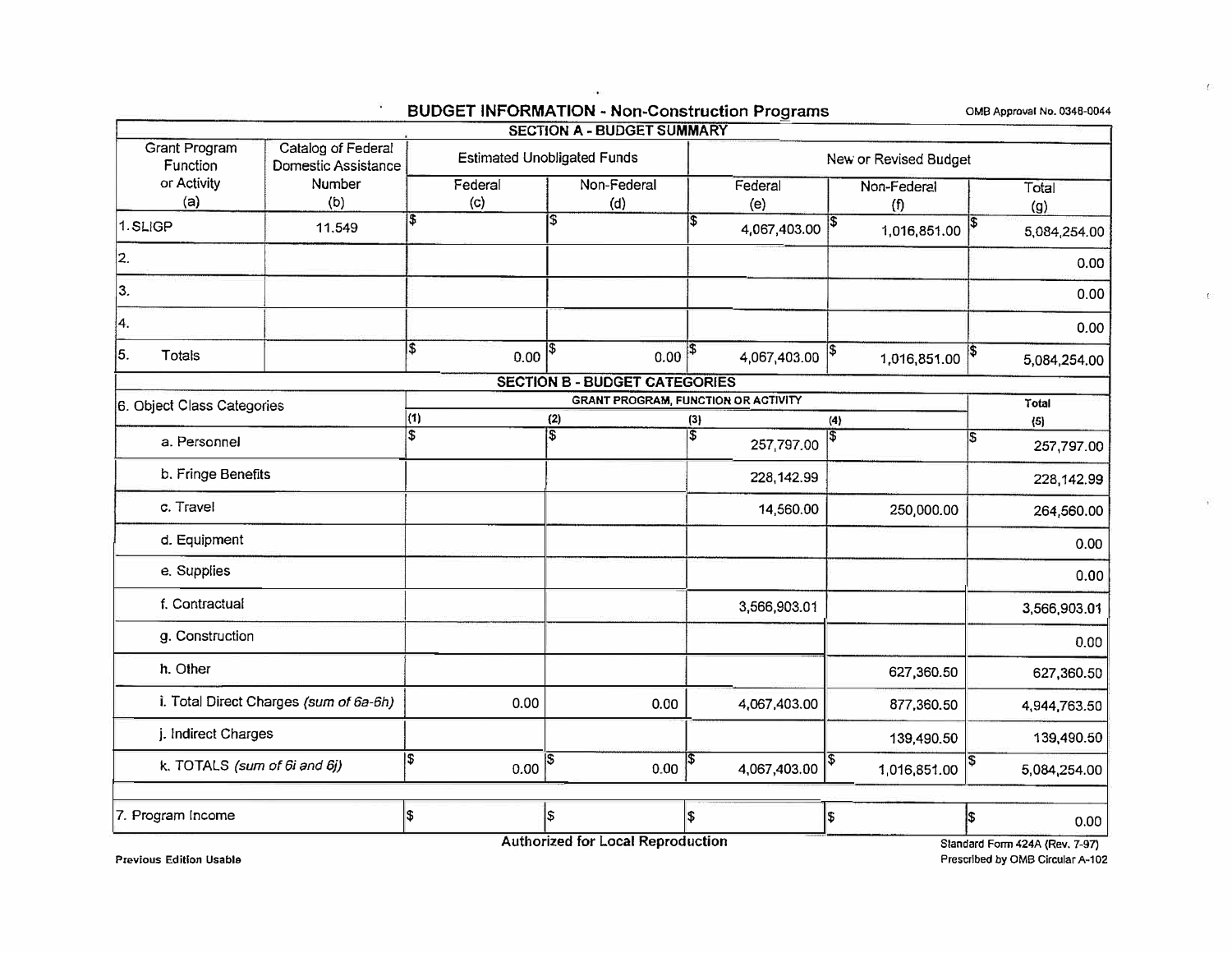|                                                                                 |                           | SECTION C - NON-FEDERAL RESOURCES     |     |                   |                   |                           |              |
|---------------------------------------------------------------------------------|---------------------------|---------------------------------------|-----|-------------------|-------------------|---------------------------|--------------|
| (a) Grant Program                                                               |                           | (b) Applicant                         |     | (c) State         | (c) Other Sources |                           | (e) TOTALS   |
| 8. SLIGP                                                                        |                           | \$                                    | Ι\$ | 155, 157.50 \$    | 861,693.50        | $\frac{1}{2}$             | 1,016,851.00 |
| ļ9.                                                                             |                           |                                       |     |                   |                   |                           | 0.00         |
| 10.                                                                             |                           |                                       |     |                   |                   |                           | 0.00         |
| 11.                                                                             |                           |                                       |     |                   |                   |                           | 0.00         |
| 12. TOTAL (sum of lines 8-11)                                                   |                           | \$<br>$0.00$ $ $                      |     | 155, 157.50 \$    | 861,693.50        | $\vert \mathcal{F} \vert$ | 1,016,851.00 |
|                                                                                 |                           | SECTION D - FORECASTED CASH NEEDS     |     |                   |                   |                           |              |
|                                                                                 | <b>Total for 1st Year</b> | 1st Quarter                           |     | 2nd Quarter       | 3rd Quarter       |                           | 4th Quarter  |
| 13. Federal                                                                     | $0.00$ \$<br>l\$          |                                       | 1\$ |                   | \$                | \$                        |              |
| 14. Non-Federal                                                                 | 0.00                      |                                       |     |                   |                   |                           |              |
| 15. TOTAL (sum of lines 13 and 14)                                              | $0.00$ \$<br>\$           | $0.00$ \$                             |     | $0.00$ $\sqrt{s}$ | 0.00              | $\vert$ \$                | 0.00         |
| SECTION E - BUDGET ESTIMATES OF FEDERAL FUNDS NEEDED FOR BALANCE OF THE PROJECT |                           |                                       |     |                   |                   |                           |              |
| (a) Grant Program                                                               |                           | <b>FUTURE FUNDING PERIODS (Years)</b> |     |                   |                   |                           |              |
|                                                                                 |                           | (b) First                             |     | (c) Second        | (d) Third         |                           | (e) Fourth   |
| 16.SLIGP                                                                        |                           | \$                                    | \$  |                   | \$                | 1\$                       |              |
| 17.                                                                             |                           |                                       |     |                   |                   |                           |              |
| 18.                                                                             |                           |                                       |     |                   |                   |                           |              |
| 19.                                                                             |                           |                                       |     |                   |                   |                           |              |
| 20. TOTAL (sum of lines 16-19)                                                  |                           | $0.00$  \$<br>ls.                     |     | $0.00$  \$        | 0.00              | \$                        | 0.00         |
| SECTION F - OTHER BUDGET INFORMATION                                            |                           |                                       |     |                   |                   |                           |              |
| 21. Direct Charges:                                                             |                           | 22. Indirect Charges:                 |     |                   |                   |                           |              |
| 23. Remarks:                                                                    |                           |                                       |     |                   |                   |                           |              |

Authorized for Local Reproduction **Standard Form 424A (Rev. 7-97) Page 2 Standard Form 424A (Rev. 7-97) Page 2** 

 $\mathfrak{r}$ 

 $\pmb{\zeta}$  :

 $\overline{\mathbf{S}}$ 

 $\mathbf{t}$